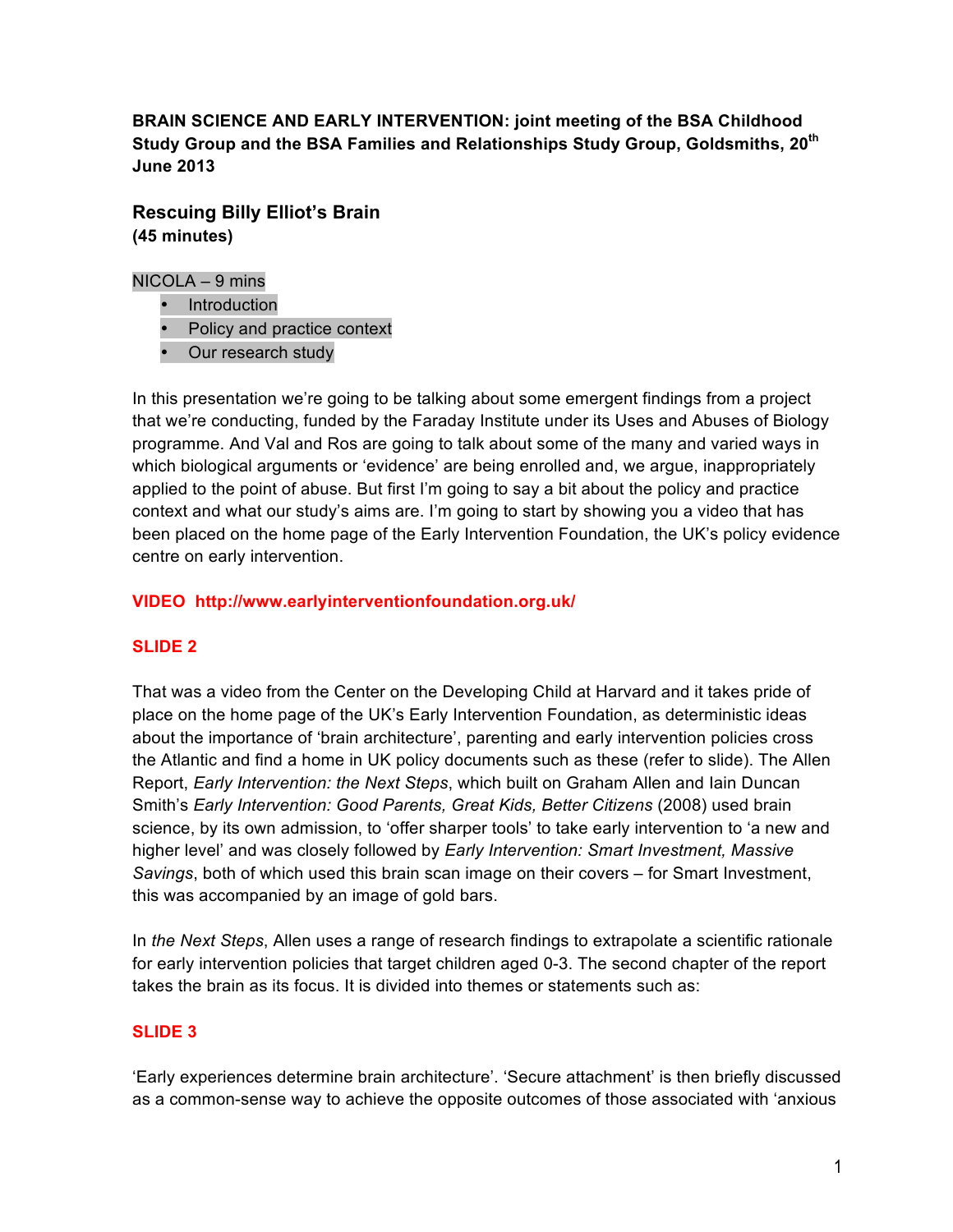attachment', which are vaguely said to include propensities towards higher levels of domestic violence, alcohol and substance misuse, and 'having multiple sexual partners'.

The remaining sections of this brief chapter can be seen on the slide. The reader is directed to *Better Citizens* for 'a broader look' at the 'science behind early intervention' (13).

# **SLIDE 4**

*Better Citizens* takes in a small but eclectic mix of sources, from the Telegraph to T.S. Eliot, to support its central thesis that our 'broken society' can only be 'mended' by tackling its 'dysfunctional base', which threatens a 'feral future on our streets' (22) (10).

Anecdotal evidence from primary school heads who have told Allen they can 'spot the 'difficult kids' on day one' (16) sets up the argument for early intervention and the enticing prospect of the latest 'scientific and evidence-based analysis' (17) posited as explaining 'what happens to children's brains between the years of 0-3'. The work of David Olds is cited as making 'obvious' the imperative of 'maternal responsiveness' (17).

The brain image that is used in much of the literature is derived from Bruce Perry's research on the effects of cortisol and his work, as well as that of David Olds, who developed the Nurse-Family Partnership programme in the US, with the use of RCTs, provides much of the justification for Allen and IDS's ideas. The self-supporting nature of this discourse is exposed with reference to an already thin bibliography, which is fleshed out (for example) by indirectly citing a 13-page pamphlet, which in turn cites Perry 40 times.

Frank Field's report of the Independent Review on Poverty and Life Chances also cites Perry and attachment theory to advocate parenting styles that minimise stress. And the Tickell Review of EYFS stresses the importance of the first three years, experience-expectant learning and attachment.

## **SLIDE 5**

The Allen Report and the Royal Society report, *Neuroscience Implications for Education and Lifelong Learning* (2011) are cited by the Munro Review of child Protection (2011) to support the assertion that the first eighteen months 'when the emotional circuits are forming' (71), are critical. But the Royal Society report (18) warns of 'neuromyths' created by the brain development and learning 'industry' – and the Munro Review's reference turns out to be a typo so it is in fact just the Allen report that the Munro Review relies upon to substantiate this 18-month claim.

The Munro Review goes on to say: '[t]he evidence demonstrates how deficiencies in early years experiences have an enduring impact on the child or young person's subsequent development and opportunities in life', the reference for which is the (American) National Research Council's (2000) report From Neurons to Neighbourhoods: the Science of Early Childhood Development (Schonkoff & Phillips), which is much more cautious than this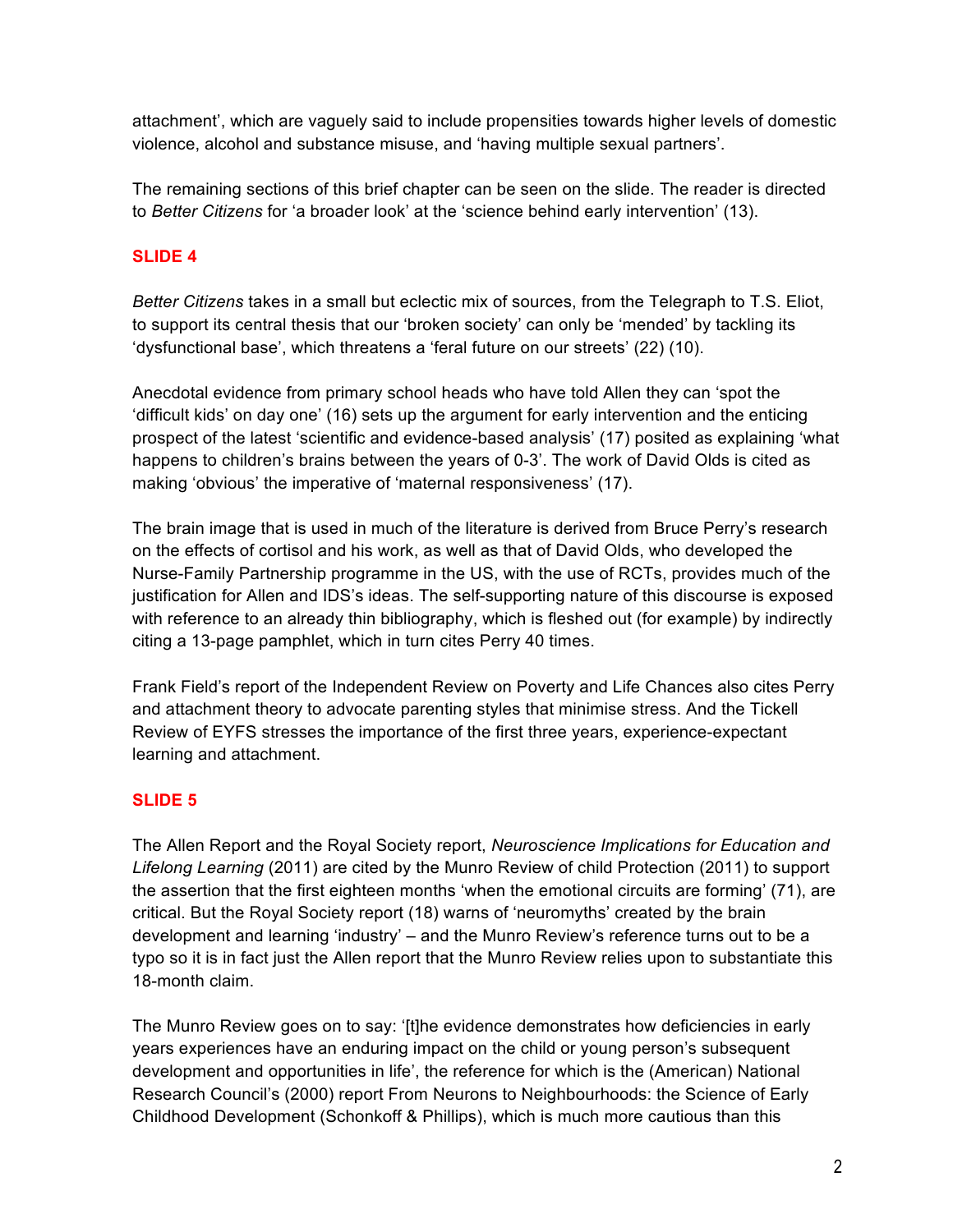passage suggests – to give you an idea of the 'evidence' that these policy documents are not citing, From Neurons to Neighbourhoods' four themes in discussing how early experiences contribute to brain development are: (Refer to slide) **SLIDE 6**

The turn towards brain science as an evidence base for early years policy, and the attendant faith in increased returns for a plethora of social concerns, has resulted in funding for early interventions based on RCTs, such as Family Nurse Partnerships which run a programme of interventions with teenage mothers that is licensed by David Olds' Nurse-Family Partnership, and this is one of the areas of practice that we have studied in our research.

# **Slide 7**

Our research process involves looking at key documents, like those I've mentioned, that have shaped and defined political and policy engagement with neuroscience in relation to early years childrearing. And we're conducting interviews with people who advocate neuroscience as an evidence base in child and family policy and practice, as well as health and early years practitioners, to find out how the discourse of brain science is being translated into practice. Ros and Val will be drawing on our emergent findings in the discussion that follows.

ROS – 10 mins on theorizing brain science, ways brain science gains influence, risk of critiques, supporting policy direction

## **SLIDE 8**

Ideas about brain science and early intervention resonate with what Joelle Abi-Rached and Nikolas Rose have referred to as 'the molar management of human affairs'. Underpinning this molar management is what they term the 'neuromolecular gaze' – by which they mean a hybrid style of thought, approach, language and perception that reduces understanding of complex phenomena to a molecular understanding gathered around the brain, and which means that intervention in the brain can shape behaviour. They say that people are increasingly defined, and attempts made to manage them, in terms of the brain:

We are seeing a concerted attempt, across Europe and North America at least, to argue that the discoveries of these neurosciences hold the key to the management of all manner of human activities and experiences.

In their subsequent book, *Neuro*, Rose and Abi-Rached build on the notion of neuroscience as a transcending hybrid to put forward what they refer to as a transcendent 'hopeful ethos' associated with new styles of thought in neuroscientific knowledge. Their argument is that that the concept of brain plasticity that's a key feature of contemporary neuroscience has the potential to refute biological reductionism and determinism by revealing ongoing mutability through the interaction of biology as brain and environment, and also provides a challenge to mind/brain dualisms.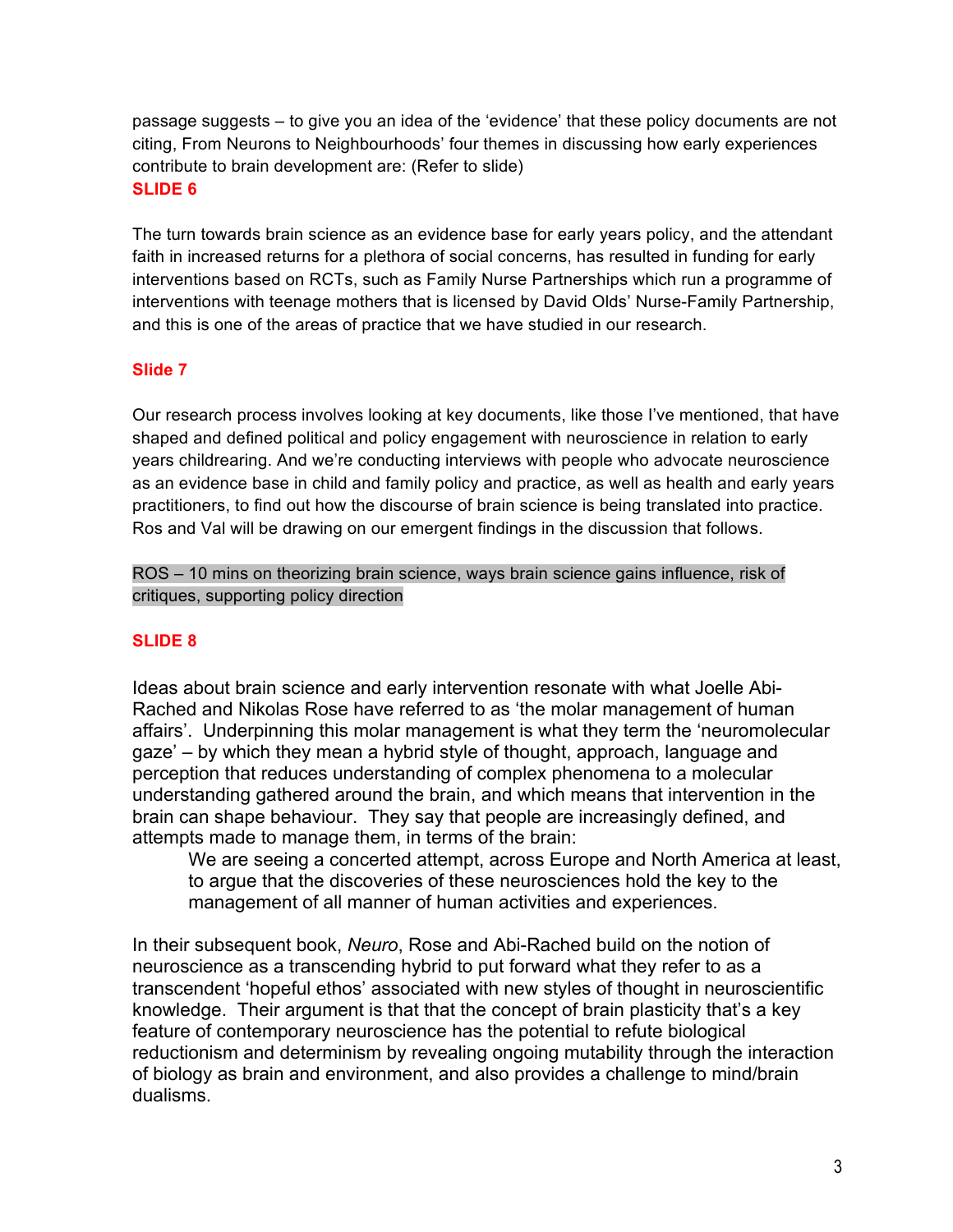The hopeful ethos of plasticity means that we/society will be able to shape our brains – which are evolved for sociality – through shaping environmental input in good ways, for the betterment of society. This also provides a challenge to rational neo-liberal ideas of the individual. An issue that's left aside however, is the unequal, gendered, raced and classed, environment within which ideas about the brain are engaging.

The other side of the coin of the hopeful ethos of taking personal responsibility for our selves for the collective good has the more vindictive ethos of blaming the victims. When Rose and Abi-Rached say that:

we are now acquiring the obligation to take care of our brain – and the brains of our families and children – for the good of each and of all what we assume to be their collective 'we' is very easily understood as an individualized 'you'.

The hopeful ethos with respect to 'our' ability to take responsibility for and govern the future rather than be at the mercy of what happens feels a bit naïve to us in that respect. Indeed, Rose and Abi-Rached themselves discuss how neuroscience has latched very easily onto the psychological ideas that are entrenched in how we understand childrearing. Despite their espousal of a hopeful ethos, they refer to the brain as the current mode of objectivity about the development of children is the latest in a longstanding focus, since the  $19<sup>th</sup>$  century, on dealing with social ills through acting on children by intervening in and governing their inadequate parents and families – a recurring of a strategy that they note hasn't had much success.

So how has a version of brain science gained such influence in the early years? In his book '*The Myth of the First Three Years'*, John Bruer discusses a number of means by which neuroscience has been and is used, or misused, by early years advocates in the USA as a sort of public relations drive to ensure funding for programmes to help disadvantaged children. Pre-school intervention programmes were criticized for not being effective, so the subsequent counter to that was that, because these initiatives only kicked in once a child reached three years, too much brain development had occurred by then to be changed by a pre-school programme. Much earlier intervention was required – so please fund it.

So the very non-plastic assertion of a three years-old brain hardwiring cut off point that infuses much policy and practice literature is more determined by the age-range of a service delivery than it is by neuroscientific fact.

## **SLIDE 9**

Rose and Abi-Rached argue that a range of conceptual, technological, economic and bio-political 'mutations' have enabled neuroscience to 'leave the laboratory and gain traction in the world outside'. As well as the latching of neuro discourses into already embedded psy discourses, these reasons include the equipment that enables the scanning of brain functions.

In themselves, images of the brain such as the one on this slide, which is used extensively in early years materials, lend credibility to deterministic statements about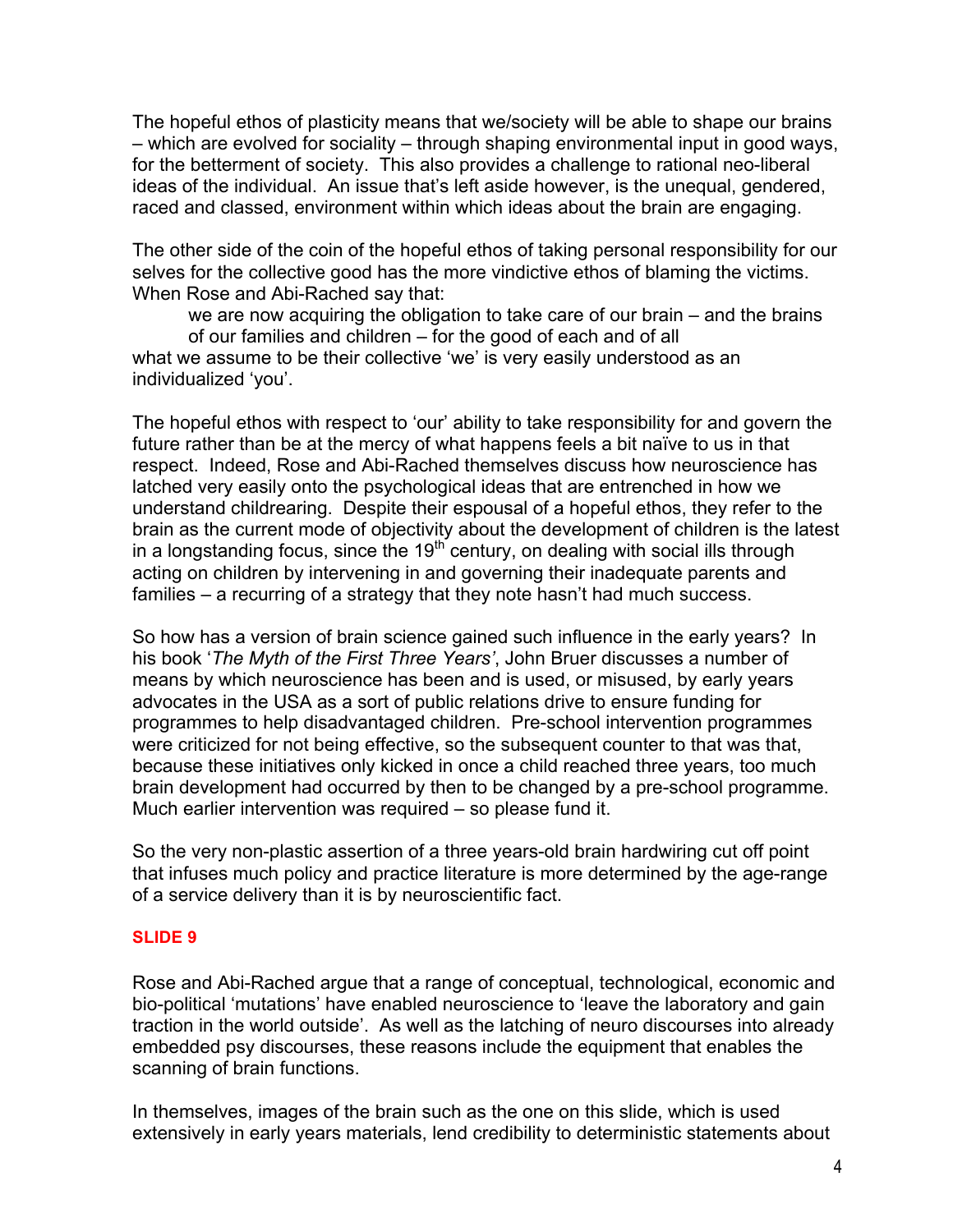brain development just by their very presence. These images seem to have a strong hold on the imagination as a concrete representation of the mind and indeed personhood, becoming what another commentator has called 'a secular icon'. Children and people generally are posed as comprised by their brains and parents are rearing the brains. For example, one of the MPs we interviewed described the contrasting child brain scans image as 'a brain that's loved and nurtured and one that isn't'.

Sloppy brain science ideas take correlations as causal, where activity in a brain region is seen as causing psychological and social processes. The fact that two things are identified as happening together does not automatically mean that one causes the other; the fact that blood flows in one part of a brain are shown as 'lit up' on an fMRI scan doesn't mean that the rest of it's inactive – indeed the images aren't straightforward representations of activity at all, nor is it straightforward as to what activity in a region of the brain 'means' or 'causes'.

And in particular narrow ideas about rigid critical or sensitive windows of development are over-emphasised, where lack of a certain type of parental stimulation early on in a child's first years are posed as causing permanent stunting of socio-emotional development – graphically represented by the shrunken brain element of the image.

# **SLIDE 10**

Increasingly such over-claiming and misrepresentation of neuroscience has come under challenge, including by neuroscientists, in books, articles and other media. Blogs such as The Neurocritic, Neuroskeptic and Neurobonkers point out the lapses in bad neuroscience and in the neuromolecular gaze generally. For example, the top quote is from an op-ed piece in the New Yorker on 'neuroscience fiction', by Gary Marcus, a neuro-psychologist at New York University:

Our early-twenty-first century world truly is filled with brain porn, with sloppy reductionist thinking and an unseemly lust for neuroscientific explanations. But the right solution is not to abandon neuroscience altogether, it's to better understand what neuroscience can and cannot tell us, and why."

At the moment though, neuroscience is posed as explaining everything.

More specifically, assertions such as windows of opportunity in which children's brains are hard wired by the time they're three or earlier, with how their mother in particular interacts with them being the causal feature in whether and how they develop emotionally and socially, have been challenged as part of this. For example, in her DeevyBee blog, Oxford Professor of Neurodevelopmental Psychology, Dorothy Bishop, has focused on the erroneous implications of neuromania for parenting and intervention, saying:

I've researched causes of children's language and communication difficulties for many years, and, contrary to popular opinion, parental behaviour does not seem to play an important role.

But John Bruer's point about the way that ideas about early years and brain development were a PR exercise to gain funding alerts us to the point that rather than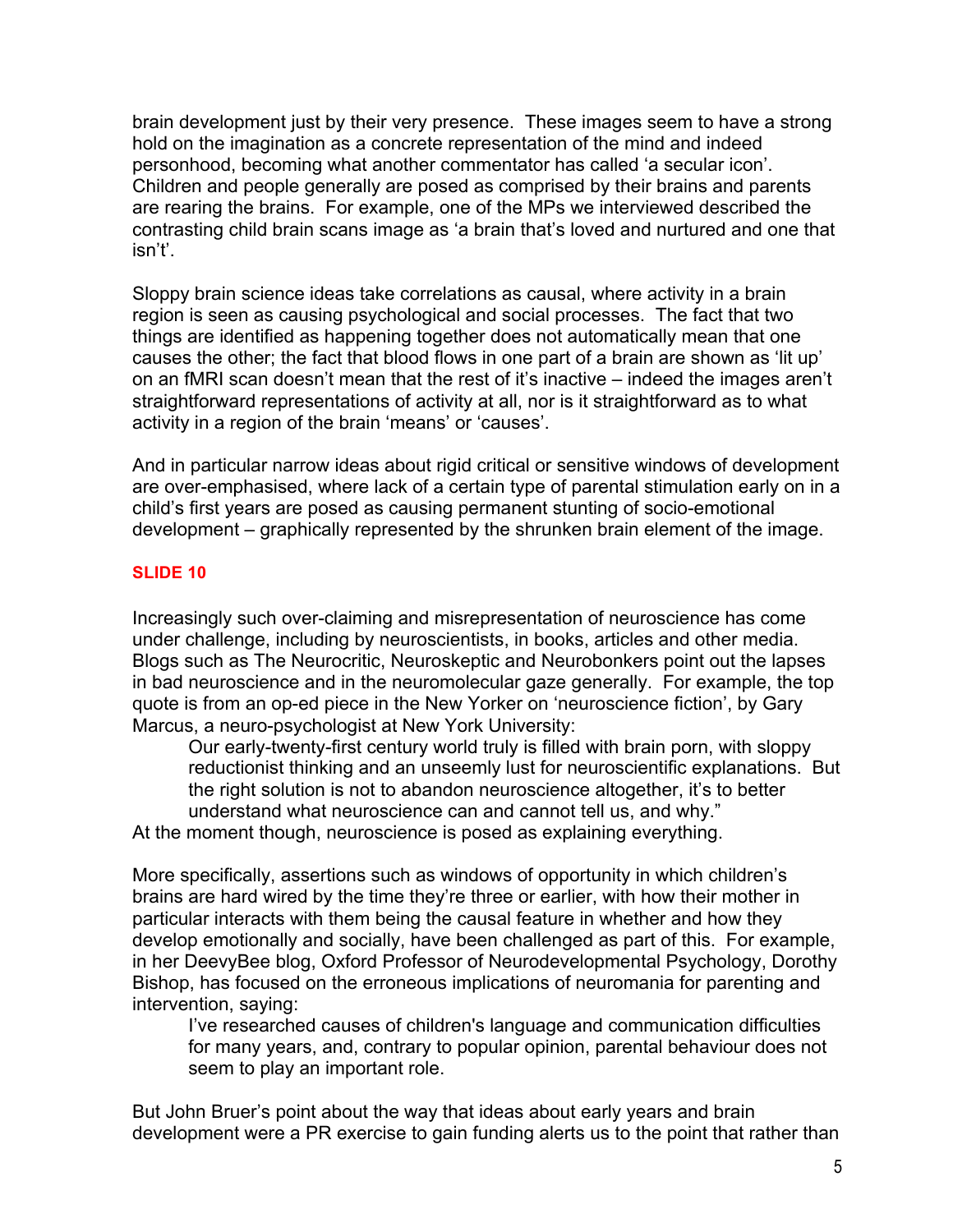brain science driving early years policy it's a useful rhetorical trope to push or further embed a particular policy direction (and as I'll mention later, to avoid others).

### **SLIDE 11**

A prominent UK policy advisor who we spoke to asserted that neuroscience has an advance role in pushing policy but is limited in shaping it, as you can see from the top quote:

"If you're asking to what extent does neuroscience and just neuroscience influence policy I would say in a very very limited way … there can be a tendency to want to put the neuroscience argument at the front because it's couched in science and, you know we generally speaking believe science has an authority that social sciences doesn't have … any argument that says that Labour's commitment to early years investment and intervention was based upon neuroscience is, I think, well I just think it's not true basically".

And the London Family Nurse Partnership supervisor we interviewed also pointed out neuroscience's role in justifying public expenditure on early intervention, as in the lower quote:

"The reality is our service is expensive. We have to be clear that what we're doing *works* and there's a reason for what we're doing so we have to justify it hugely so it's [got to be] absolutely clear that this early period makes a huge impact to people's whole lives, prison populations, all those sort of things in the future."

It's also clear that neuroscientific ideas are being mobilized to show that psychoanalysis works and deserves funding, where the neuromolecular gaze equates the physical brain with the psyche. The Anna Freud Centre in London, for example, now has a Developmental Neuroscience Unit (DNU) that uses fMRI scans and other neuroimaging techniques to demonstrate the beneficial effects of therapeutic intervention, such as Parent-Infant Psychotherapy. And the Kids Company charity ran a 'Peace of Mind' campaign to raise funds. People could go onto their website, access a virtual brain, donate to purchase a virtual neuron, invite their social networks to do the same, and then the neurons would cluster together in the virtual brain. The chief executive was clear that neuroscience is good for fundraising in the business sector when we interviewed her.

It's hard to be against what seems to be a hopeful ethos and progressive early intervention. But bad neuroscience and the mis-interpretative rhetorical value of brain science at the policy level has implications for practice, and they aren't progressive, as Val will now discuss.

VAL – 10 mins

- Mothers and gender (pregnant brain)
- Cycles of deprivation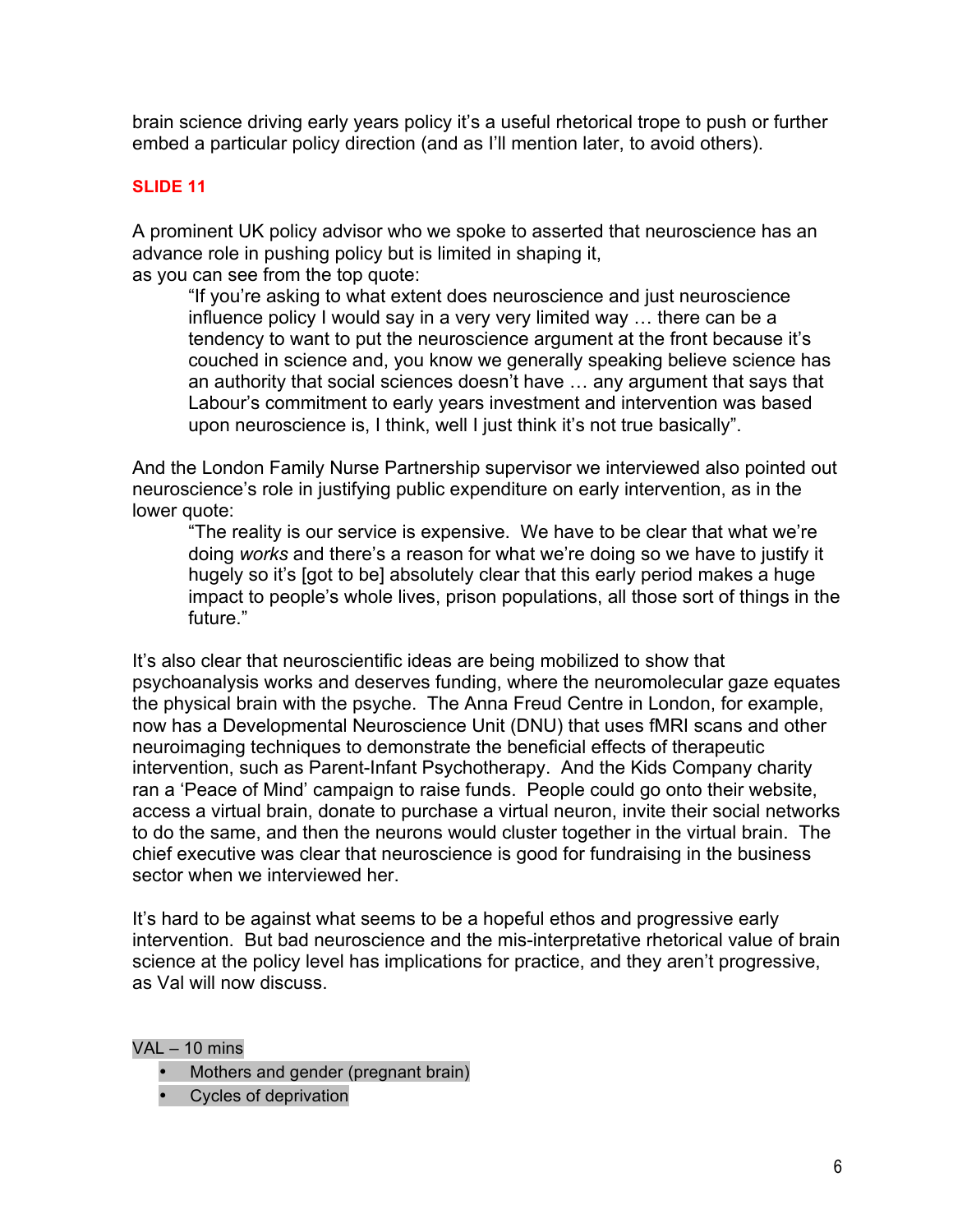#### **SLIDE 12**

While often couched in the gender neutral terminology of 'parenting' early intervention is almost exclusively directed at mothers as the core mediators of their children's development. Current initiatives like the Family Nurse Partnership program are delivered through pre and postnatal care provision in poor communities. Pregnant women and new mothers are the explicit targets, reflecting the resurgence of old and highly contentious tenets of attachment theory. The core significance of mother child relationships in the early years is asserted through reference to the developing brain and the child's need for an available and responsive primary caregiver. The quality of care is claimed to be reflected in the anatomical structure of the child's neural circuits with sensitive mothers producing 'more richly networked brains'. This biological emphasis embeds and justifies the gendered focus on mothers as naturally better attuned their infant's needs. The foundations for secure attachment and optimal brain development are traced back to pregnancy, with the prenatal period identified as physiologically and psychologically crucial – both in terms of neural growth of the fetus and the establishment of a healthy attachment bond between mother and child.

And this theme is playing out through a focus on the mother's as well as the child's brain. Reflecting a markedly essentialist turn towards viewing sensitive motherhood as biologically determined. We are now seeing a steady stream of articles and papers claiming that mothers' brains are re-programed during pregnancy. This was the headline in a Newsweek article published last year

**SLIDE 13 SLIDE 14**

And this is the Scientific American

#### **SLIDE 15 SLIDE 16**

What turns a young female concerned mainly about herself into a good mother who will make sure her offspring survive in an otherwise hostile world? The bodily changes of childbearing are obvious, but as we are discovering, the changes in the brain are no less dramatic……. The maternal brain is a formidable object, a singular entity forged by hormones, neurochemicals, and exposure to the ravening demands and irresistible cuteness of offspring. During pregnancy, the female brain is effectively revving up for the difficult tasks that await……let us contemplate the maternal brain in all of its wet majesty. Among its remarkable changes are those that allow the mother to focus on her infant in the persistent attempt to puzzle out the child's needs and wants.

As the interviews we have conducted with FNP nurses suggest there is also a strong practice emphasis on the significance of the mother's brain as potentially producing too much of the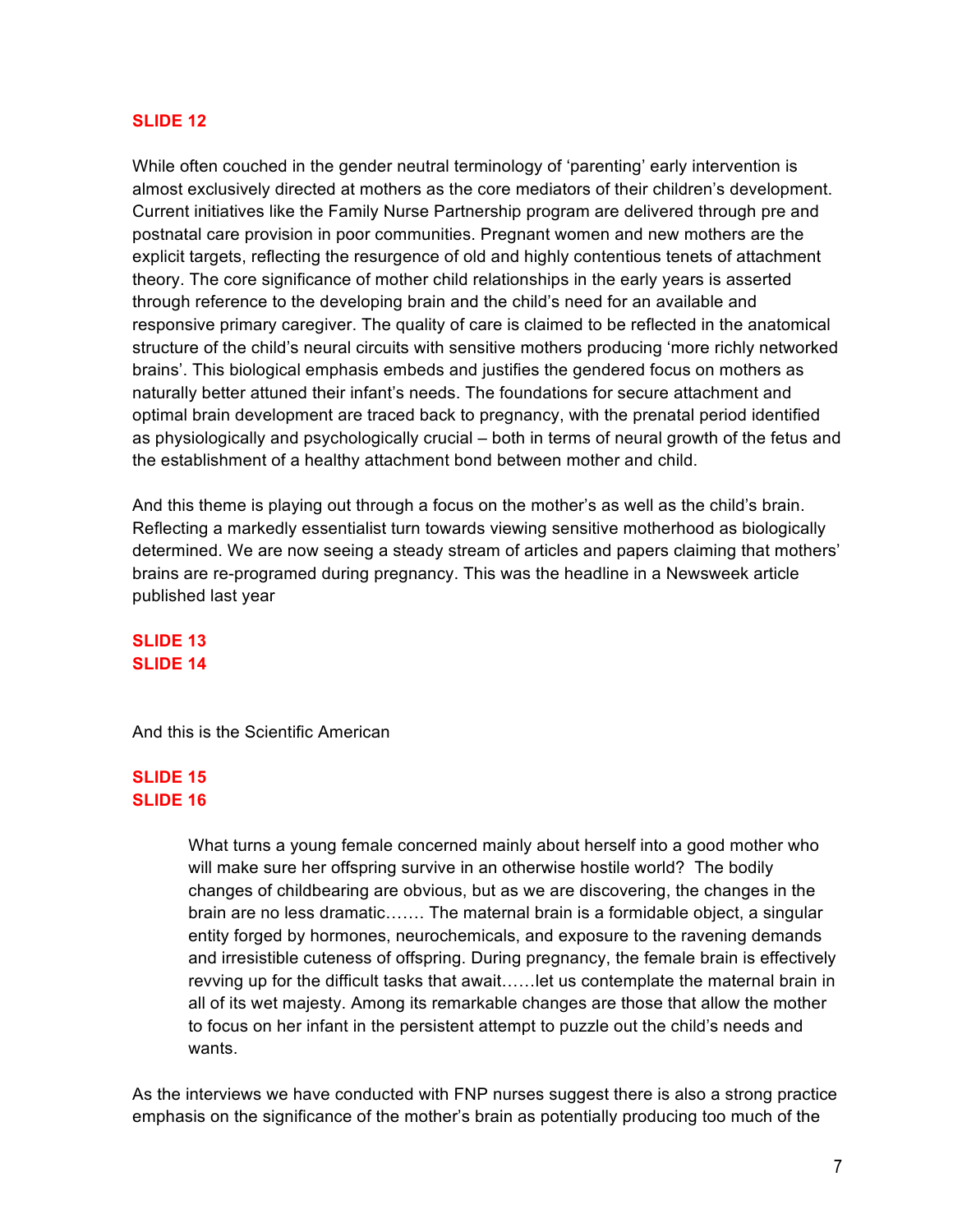stress hormone cortisol. Nurses were trained to regard maternal stress as a biological risk factor.

## **SLIDE 17**

I knew physical violence was dangerous, but I hadn't thought of stress as being dangerous prior to that training. And when I realised what cortisol, the mother's cortisol levels would do to the baby, specifically the baby's brain made me think no actually it's not about keeping a baby once their born safe, it's how do we antenatally keep this baby safe.

This concern essentially positioned mothers as in control of their stress reactions and was expressed through appeals to consider what getting stressed might do to the little baby inside them. Notably, stress seemed to be conceptualised primarily in terms of relationships rather than pressures associated with disadvantage or lack of resources. The advice was to avoid arguments, implicitly advocating a submissive position in a context where young pregnant women are at particular risk of domestic violence.

The embellishment of attachment theory with brain science has led to an increasingly explicit gender encoding of early intervention policy. While the default, language of parenting continues to frame key literature, detailed accounts now frequently give way to female pronouns and references to mothers. For example, the Allen report discusses 'maternal responsiveness' and 'mother infant bonding'. This re-inscription of traditionalised and heavily gendered approaches to family policy are pursued in the broader economic context of rising female unemployment and soaring childcare costs, ensuring working partnered mothers on low incomes are increasingly being forced back into the home.

As our research demonstrates, the primacy of mother child relationships is a core principle structuring the everyday work of the Family Nurse Partnership program. In both London and Southampton FNP nurses worked specifically with disadvantaged teenage mothers, with the key aim of strengthening attachment bonds and increasing maternal sensitivity. At the heart of this intervention is the implicit assumption that poverty and disadvantage are personal failings associated with poor parenting. Indeed teenage pregnancy was itself commonly viewed as evidence of a damaged upbringing.

## **SLIDE 18**

Everyone has a history, a pattern of something that's happened before. It's not a surprise that these young girls get pregnant. What would be interesting to see is the baby's outcomes and whether when they're older they make very different choices (S1)

Nurses were highly enthusiastic about neuroscience and its application to practice, feeling it provided strong proof of attachment theory to policy makers, funders and mothers themselves. The subject of brain development is raised in the very first FNP visit to the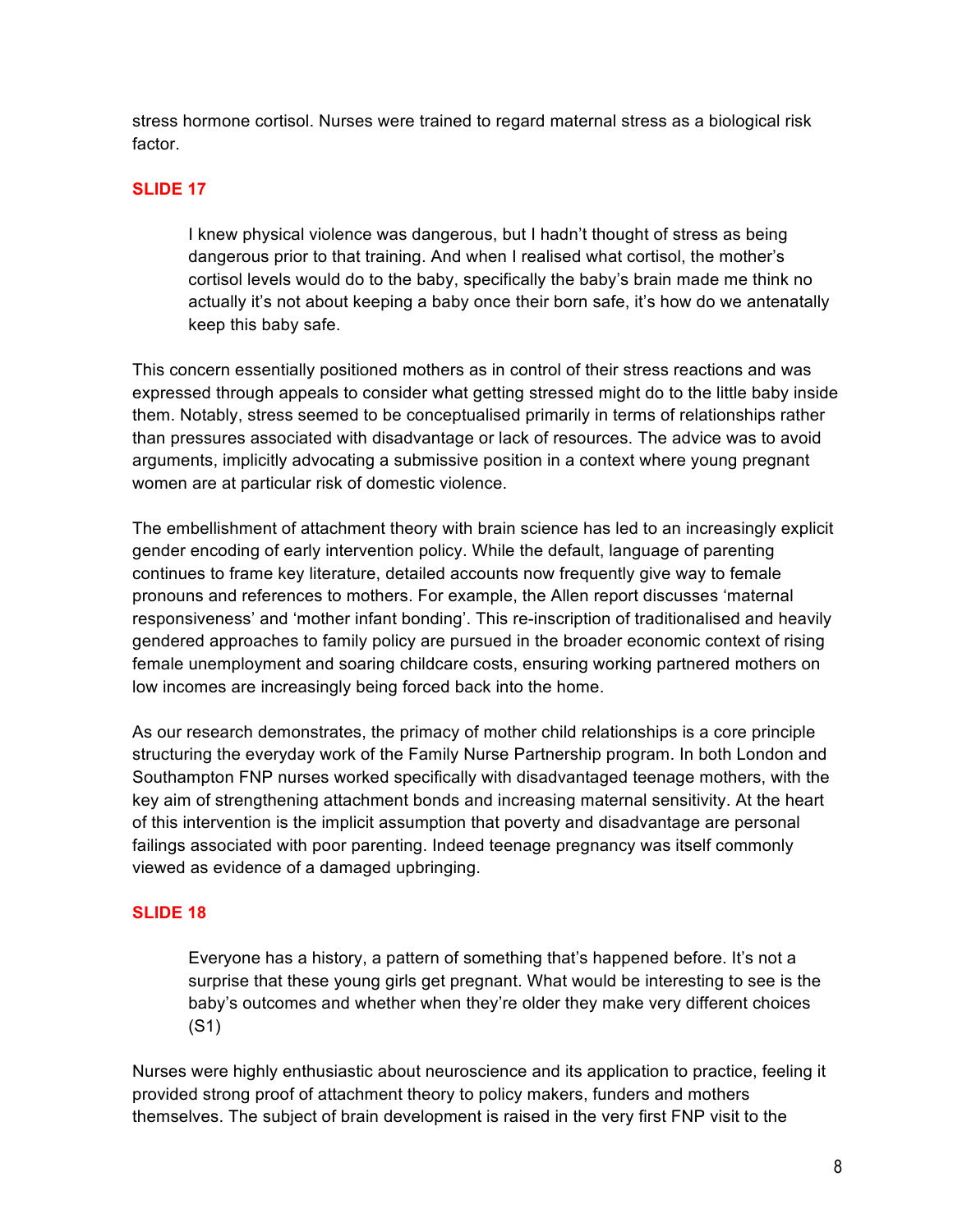pregnant mother as a way of underlining the crucial significance of participation in the program and the associated imparted advice. Mothers are provided with a photocopied sheet titled 'How to build your baby's brain' featuring a list of activities claimed to enrich neural connectivity. These include reading books to them, singing nursery rhymes, and playing on the floor with them. A variety of creative methods were drawn on by nurses to convey this information. One gave mothers a dot to dot puzzle and called random numbers out to demonstrate the importance of correct brain wiring, another dropped alkerselzer tablets in to water to illustrate how activities fired up new synapses in infant brains.

Reflecting the aim of the FNP program, nurses viewed their role as helping to break cycles of deprivation by providing a better start for the new baby.

A lot of these young people have had complicated young lives and maybe if left just to their own devices just to bring up their new baby they would repeat patterns that they'd had in their young childhood. This program gives them well researched advice and an opportunity to discuss a different way of parenting this new baby. So just break cycles of behaviour and patterns of behaviour that have grown up within families through generations…..The more we know, the more we understand. The more appropriate support can be given to perhaps try and break what previous generations have, how they've acted. To help the biological processes play out in the way they're meant to when you're doing everything you should have done. So I think it would have a big impact on a lot of people if they knew as much as perhaps we do (Southampton 3)

Despite expressed commitments to work with mothers and their family members, many nurses portrayed the parents of their clients as a malign influence, undermining their work and modelling how not to care for babies.

## **SLIDE 19**

The young mums know what they want, we're just helping them say you can do that. Sadly many a grandparent will say you can't, why do you think you can do that then 'she don't need that then' (S1)

The cultural deficit model underpinning the FNP program and the focus on embracing change ensures disadvantaged families are automatically conceptualised in terms of risk, with little consideration given to wider structural and economic factors.

#### ROS – 6 mins on overcoming social class

### **SLIDE 20**

Another emergent theme in our data, embedded in brain science ideas, is social class. Or rather the overcoming of social class in various ways. In interviews with a current MP and a former advisor, each associated with the Labour Party, both talked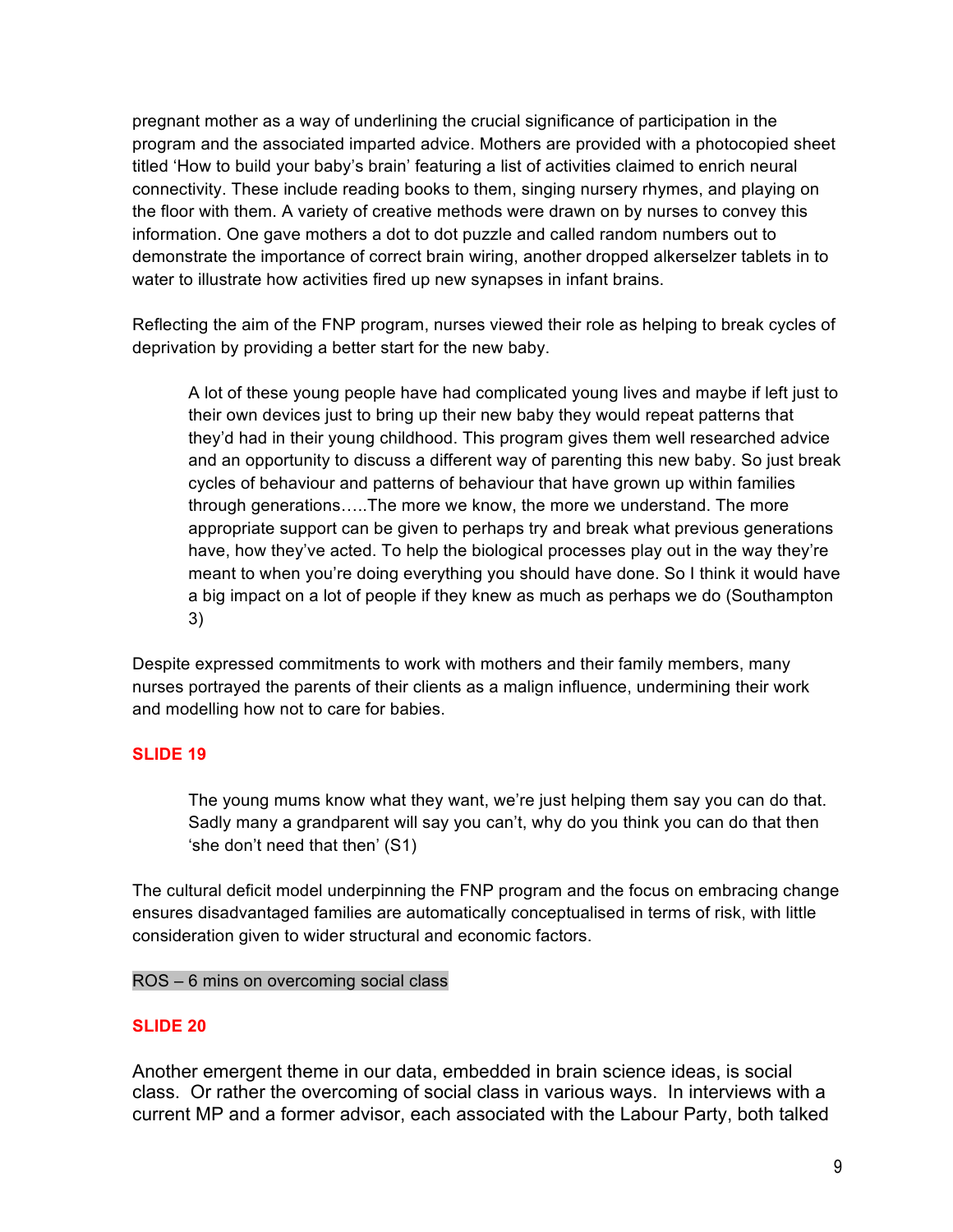about the way that brain science overcomes outmoded ideas about social class as shaping life chances:

"[Brain science] breaks the class spell. 'Oh well, we could have done, you know but it's the wretched class system in our country, it's so tightly drawn, you know, there's not much we can do about it'. And the early years studies seem to show that's not true."

"When sociologists point out that poor kids have worse life chances than rich kids, is there a danger that people on the Left adopt a kind of crude social determinism … this kind of crude sociological determinism excused, you know, really an abdication of responsibility for the school to do whatever it could to actually change the destiny of those young people whatever their backgrounds."

In their, and the views of other MPs and advisors' of all political colours, brain science overcomes outmoded ideas about social class as shaping life chances. Brain science breaks the class spell and avoids social determinism.

Going down the brain science road, as I noted previously, enables policy makers to endorse and pursue some sorts of policy intervention and to avoid others. They no longer have to bother about ideas about or strategies for redistribution. They can put that aside and focus down on the real, 'molar management of human affairs', issue – how parents bring up their children.

# **SLIDE 21**

And at the practice level, social class can be overcome through early years intervention. One of the family nurses we interviewed constructed a 'Billy Elliott' style story with a sub-text of damaging working class culture, aspirations and masculinity, holding back the development of working class infants whose brains would be stimulated if exposed to high culture:

The two young people I saw yesterday. He'd never told anyone but he'd wanted to be a ballet dancer. He didn't dare tell anyone because he would be laughed at, so he took up skateboarding. Which was a sort of halfway house sort of thing. They both love classical music but they'd never dare tell anyone because they'd be laughed at. But actually when they told me I was so excited for them and I said you know this is going to help your baby. They were scared to almost say it even to me who's a lot older, it wasn't someone from their own generation, but it was refreshing to hear it, that they didn't dare tell anyone else about. Quite cool really isn't it. He's damaged his knees too much though to be a ballet dancer with his skateboarding so that's a shame. But he's artistic, he's learning to be a tattooist. So he's got art, you know, you can see it in him. But his father didn't want to hear about it, any dancing, wanted football, rugby, that was fine, but any of that other stuff, no don't mention it again. Because he probably did mention it when he was 10, 11, quite bravely. But if his children were allowed to say it in the future aged 10, that would be great wouldn't it?

The classical music that the teenage parents secretly love is going to help their baby, presumably in ways that surrounding the child with more commercial, popular music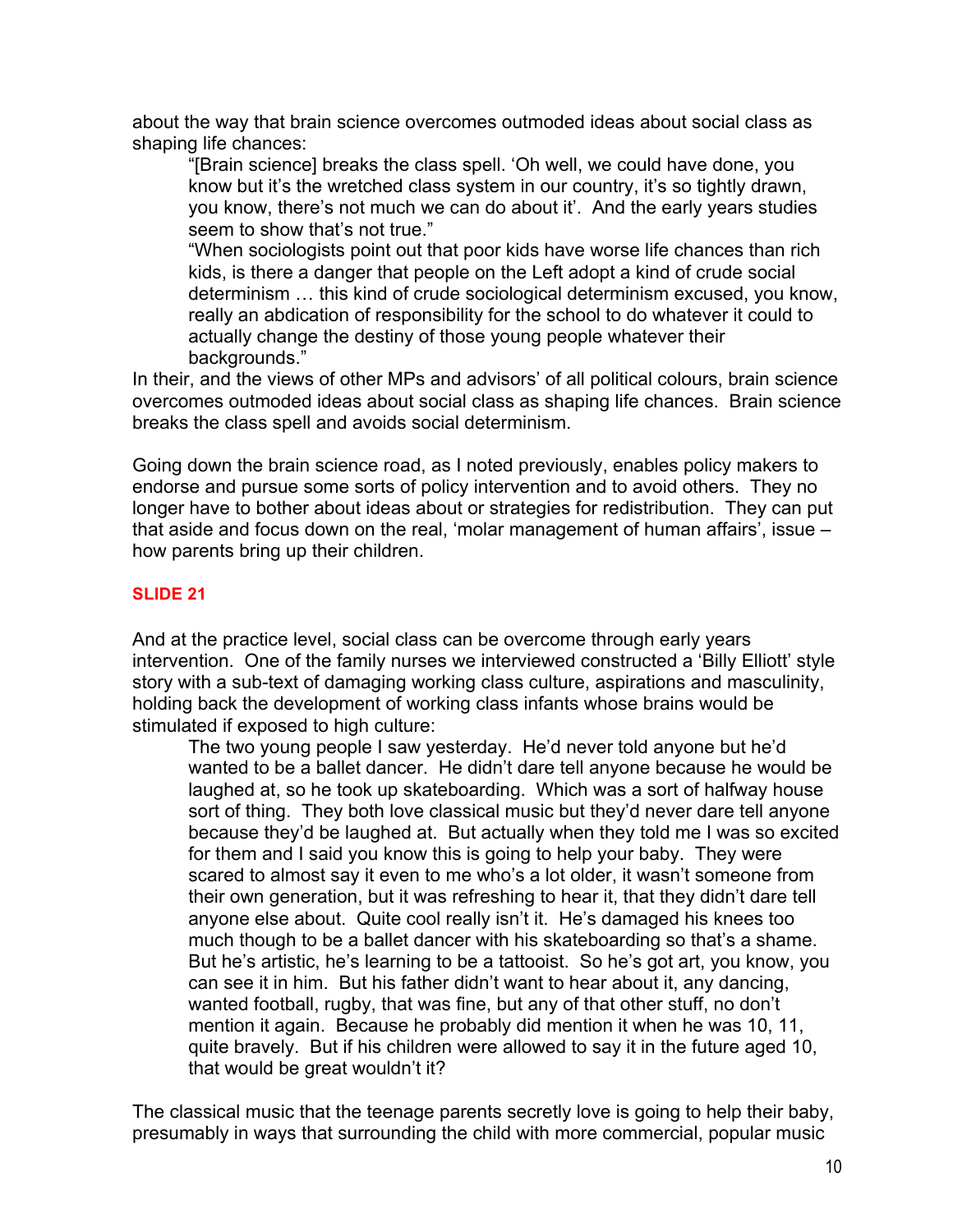will not. The skateboarding has damaged the young father so that the more desirable ballet dancing is now out of the question, and, presumably unfortunately, his artistic streak can now only be channeled into tattooing. This Billy Elliott type story hints at the way that, viewed through the neuromolecular gaze of brain science, ideas about what counts as suitable development and as demonstrating the right sort of brain, aren't straightforward but in fact reproduce gendered and classed value judgments.

It also raises another means by which neuromolecular brain science ideas have gained influence. They resonate with middle class ideas about control over individual destiny in a precarious social world, and what parents can do to counter the everpresent fear of their children slipping into downward social mobility. As John Bruer notes, as soon as early years intervention advocates in the USA promoted the first three years of life as critical for brain development, middle class parents became consumers of brain-based products and activities that would help their children to achieve educationally. This then left them even more anxious.

# **SLIDE 22**

What is good middle class childrearing practice is good childrearing practice. And parental behaviour that is going to promote or retain social mobility for middle class children is going to result in social mobility for working class children, as illustrated in this quote from the introduction to the CentreForum liberal think tank report: '*Parenting Matters: Early Years and Social Mobility'*:

The paper will outline the key scientific concepts behind the development of early brain architecture and skill formation and identify the crucial challenge these present to the desire to improve social mobility. It will argue that these concepts create the imperative for greater efforts at intervention directed at the family sphere to prevent the squandering of individual potential (particularly among children from lower-income backgrounds).

In the early years field, then, rather than a hopeful ethos, the appeal and language of neuroscience is being deployed to produce a deterministic orthodoxy that explains and justifies class inequalities.

## VAL –

#### • Theorising conclusion

The association of brain development with social mobility resonates with the claim that the 'neuromolecular gaze' transcends the determinism characterising previous biological models of personhood. From this perspective fate is not determined at birth, but is shaped by early social processes which mould the brain. But we take issue with Rose and Abi-Rached's reading of the current 'nuerofication' of culture as an open and broadly optimistic trend, particularly the contention that the plasticity principle of neuroscience largely consigns reductionism and determinism to the past.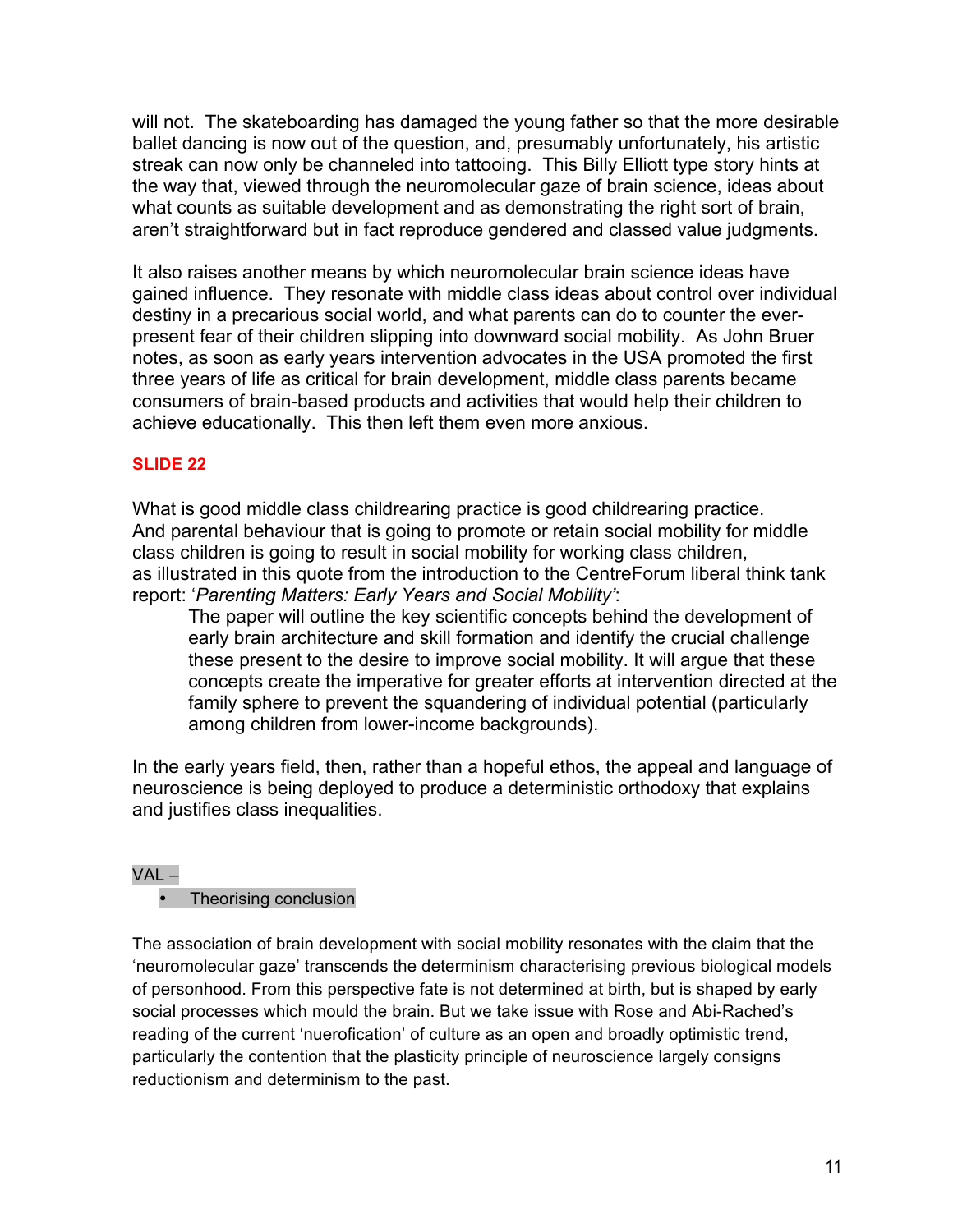In relation to early intervention the focus on brain development is being used to support a simplistic almost Social Darwinist account of socio-economic advantage and disadvantage. The current policy preoccupation with the nurturing practices of poor families relies on a meritocratic construction of the wealthy and privileged as having better developed brains. Success is naturalised and unproblematically correlated with brain structure and intelligence. From this perspective the solution to poverty is to make people smarter – children of the poor can then think themselves out of their predicament. Recognition of systematic, structurally engrained inequality merely hold back the power of the individual brain, creating a psychological block that circumscribes achievement and justifies inertia. This is certainly an optimistic standpoint, but it's a cruel optimism devoid of any basis in real experience of hardship. Moreover, the current preoccupation with infant brain development (or a perceived lack of it) mirrors a biological othering of the poor last seen in the heyday of the Eugenics movement. Policy and practice literature is increasingly arguing that the poor are underdeveloped, that there is something missing in their brains, that they don't experience normal emotions, and most powerfully that they don't love their children like we do. While Nikolas Rose points to clear distinctions between contemporary biopolitical strategies and the eugenic practices of the past, striking parallels remain. In line with the eugenics movement in its time, brain science and early intervention proponents receive much of their funding from wealthy philanthropists, regard negative traits and weakness to be rooted in the lower orders and are exerting a formidable influence over public health agendas.

And while the plastic infant brain has replaced the concept of genetic weakness the alleged consequences of a lack of timely intervention are almost as immutable. The period identified for critical infant brain development has been increasingly scaled back from an initial starting point of 3 years. The 'prime window' for development is currently estimated at 18 months beyond which deficits are portrayed as hard to overcome (as quote from an NHS training course delivered to school staff demonstrates)

The sad part of the increased knowledge about baby brain development is that it is clear that the way hardwiring consolidates the connections makes it very hard to undo or "rewire" (Solihull Approach – The School Years)

#### **SLIDE 23 SLIDE 24**

In early years policy and practice plasticity is presented as a brief, fleeting opportunity for deliverance before the window of opportunity slams shut. While in the US brain development was originally commandeered to revalidate early years support services, the use of neuroscience in the UK it is more often characterised by causal determinism.

#### **SLIDE 25**

#### **SLIDE 26**